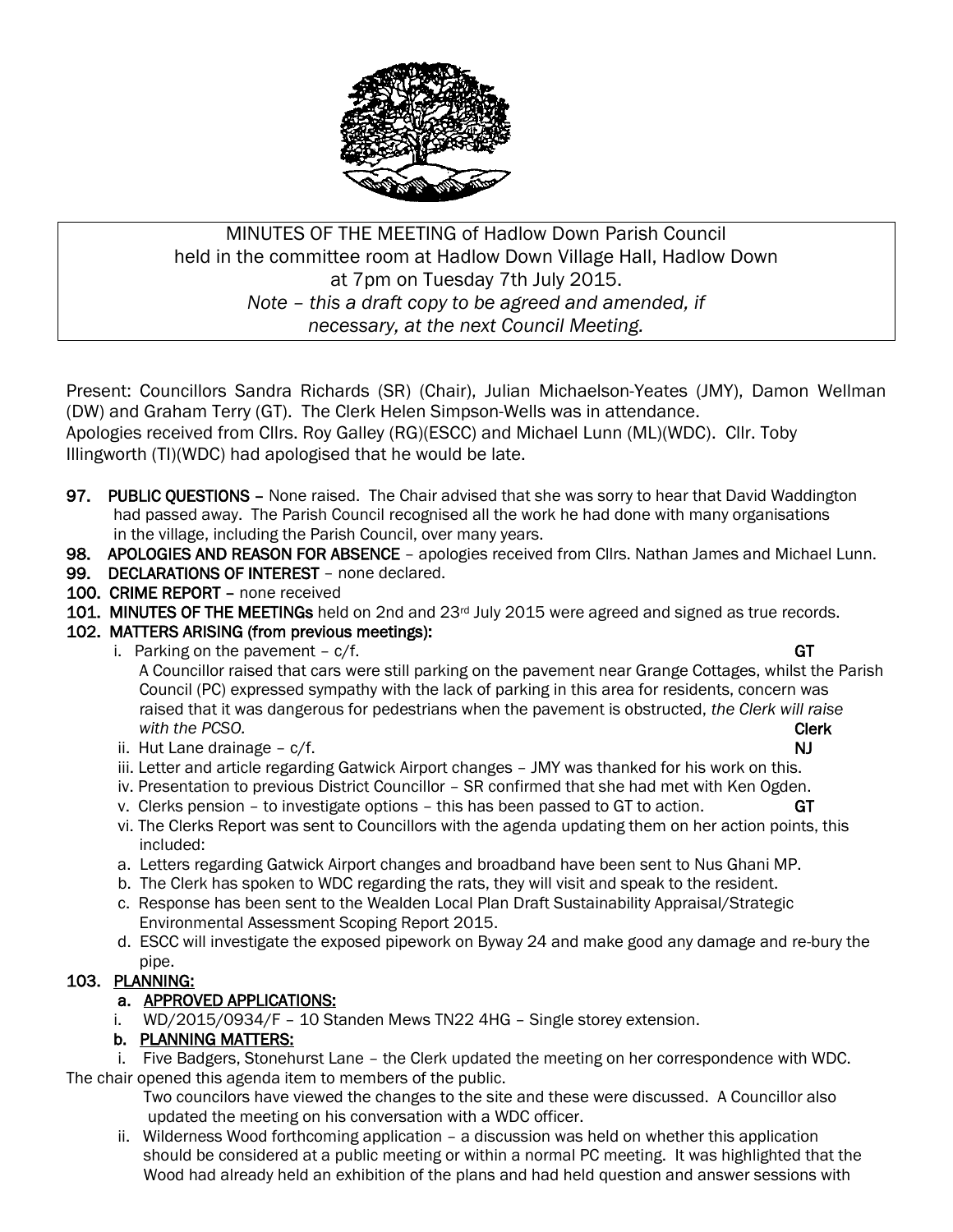residents. It was decided that the type of meeting would be agreed once the application is received and the applicants would be invited to attend the meeting in order to answer any questions residents may have.

- iii. Land at Scocus Farm enforcement notices the PC were updated on 2 enforcement notices they had received for land at Scocus Farm. The breaches alleged are that, without planning permission, the use of the land has been changed from agriculture to a mixed use for agriculture and for the stationing of a yurt and for use for purposes of education and recreation and that without planning permission timber buildings have been erected.
- 105. BANK RECONCILIATION: -for 26 June 2015 was agreed and signed, including by a non-signatory as part of the quarterly controls.

## 106. OTHER FINANCE MATTERS :

- i. The quarterly financial report was sent to Councillors prior to the meeting. The Clerk confirmed details of the loan to the PC. £6065 has been transferred from property maintenance reserves and £1500 from elections reserves towards the cost of the purchase of the land. Councillors asked about early repayment of the loan. The *Clerk will email the information to them.* Clerk
- ii. The Clerk had received a request for kerbsets at the burial ground, it was agreed that these would be allowed and what the charge would be.
- iii. The signing of the BACS form for ESCC's contribution for the fingerpost costs, that was signed at the last meeting, was ratified at this meeting.
- iv. Tree survey quotes councilors had been sent details of the quotes prior to the meeting, they agreed on which quote to go with. *The Clerk will arrange for a map to be purchased in order for the trees to be recorded on it. Clerk*
- v. The payment of £155.00 to Printmonger Media that was paid at the last meeting was ratified at this meeting.

## 107. REPORTS FROM COUNCILLORS (COUNCIL MATTERS AND OUTSIDE BODIES):

 i. Cllr. Damon Wellman advised that he had attended the WDC Planning Panel meeting. He highlighted the gulley on the A272 opposite Tinkers Lane that hasn't yet had an apron installed around it and the top is now getting covered in debris. It was also confirmed that one of the recently raised gullies on the A272 is now loose and that one is higher than the road. Concern was also raised that when travelling on a motorbike it was noticeable that the manhole covers were lower than the road. A Councillor highlighted that the pothole in Stockland Lane hadn't been filled in properly. *The Clerk*

*will raise all of these items with Highways.* The same of the same of the same of the Clerk

 It was raised that the hedge is overgrown on the corner of Dog Kennel Lane and the A272, the *Clerk will write to the homeowners.* Clerk and the set of the set of the set of the set of the set of the set of the set of the set of the set of the set of the set of the set of the set of the set of the set of the set of the set

 Following a comment from a member of the public to a Councillor, in future the budget heading of donations will appear as grants.

- ii. In Cllr. Nathan James' absence the Clerk advised that there had been a bonfire held next to the Pavilion and broken glass had been left there and in the field next to it. NJ will be discussing options with Fiona Shafer to prevent this reoccurring. The Clerk confirmed that for the Sport England grant the Playing Field Committee had arranged for an Accountant to deal with the requirements of s.124 of the Charity Commission and that their solicitor has sent the Form of Charge to the Trustees for execution.
- 108. NEW COMMUNITY CENTRE Cllr. Sandra Richards had attended the Hadlow Down Community Centre Committee meeting, the committee are applying for a grant to pay the upfront costs i.e. architects costs. In the grant application the Chair of the committee has advised that they will be applying for a grant from the PC to pay for a small proportion of this. They hope to have a meeting with WDC in October. *SR will send notes of the meeting to Councillors.*  $\mathbb{R}$
- 109. FUTURE PLANS FOR THE VILLAGE HALL c/f
- 110. UCKFIELD HIGH STREET IMPROVEMENTS the PC agreed their response to the questionnaire. Concern was expressed over the impact the works will have on traders.
- 111. DEFIBRILLATORS the Clerk updated the PC on the options and costs involved in purchasing a defibrillator. It was agreed to purchase a defibrillator and cabinet, the *Clerk will arrange and will also contact the chair of the village hall about installing it on the outside of the village hall.* The PC will check the battery on a monthly basis and will add it to their meeting agenda. Clerk
- 112. VILLAGE FAYRE the Chair thanked all Councillors who helped at the Fayre. It was agreed *that the Clerk would write to the organisers of the Fayre to thank them and their committee and to congratulate them a on the success of the Fayre.* Clerk
- 113. RISK ASSESSMENTS these were handed to *SR to complete*. SR

## 114. HIGHWAYS :

i. Fingerpost survey report – c/f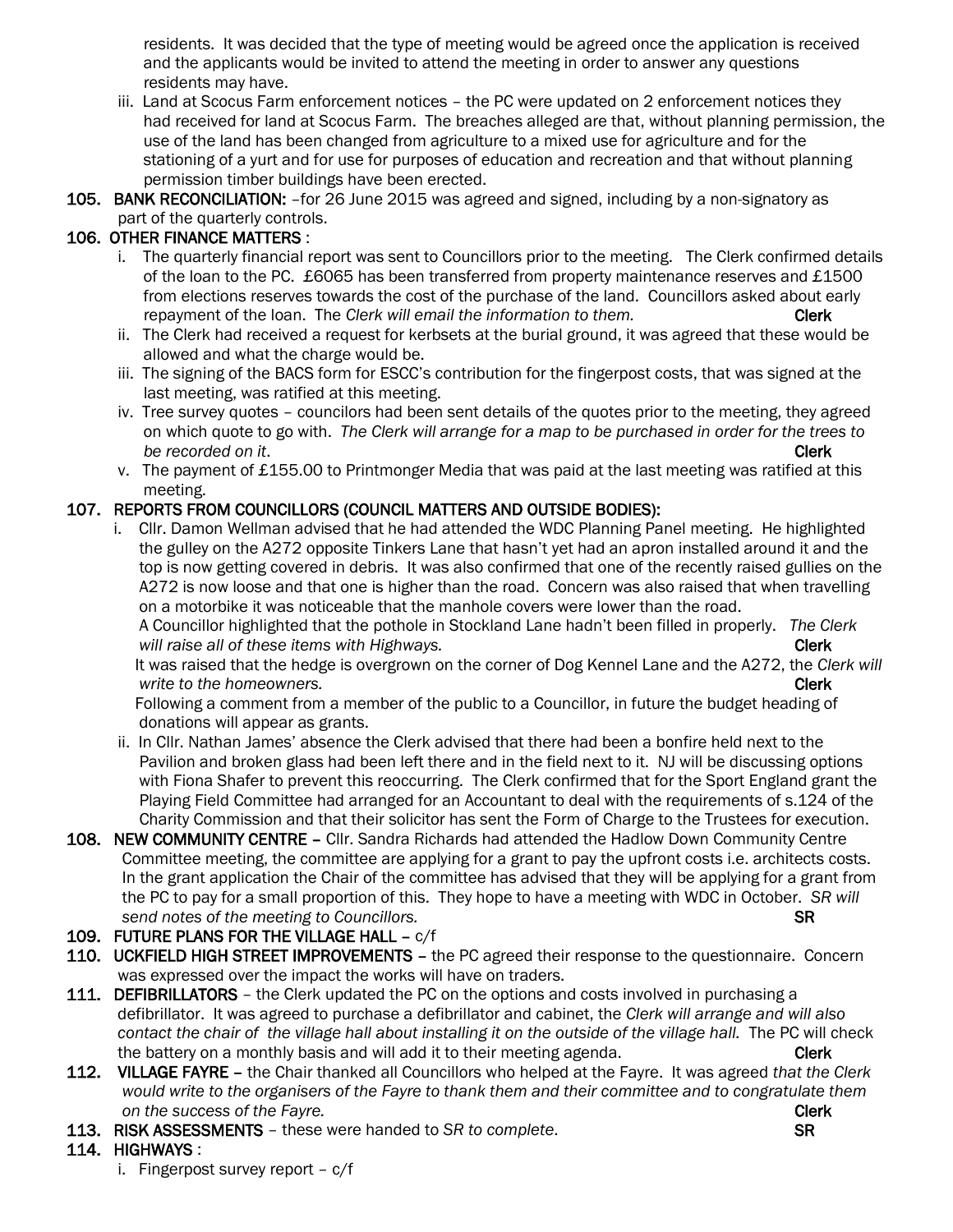118. CO-OPTION PROCEDURE – the co-option procedure was agreed. Clare Emsden has resigned from the PC, Councillors will encourage people to stand for co-option. SR agreed to take on Highways, Rights of Way and Strengthening Local Relationship meetings until a new Councillor is in place. *She will arrange to meet with Clare for an update on these areas.* The *Clerk will send SR a list of the outstanding Highways items,*  SR will then arrange to visit the roads in Hadlow Down with GT and RG. **SR/Clerk** 

# 114. HIGHWAYS:

- ii. Highways issues c/f.
- iii. Vehicle advertising the Clerk had contacted ESCC Highways regarding a van advertising near Mayfield Flats, she updated the PC on Highways' response. The van has now been moved. It was questioned why signs on verges advertising local events have in the past been removed by ESCC and concern was expressed by a Councillor over the number of advertising signs. The *Clerk will contact Highways regarding these items.* Clerk and the set of the set of the set of the set of the set of the set of the set of the set of the set of the set of the set of the set of the set of the set of the set of the set of the set o
- iv. Footpath 27c removal of bollards 3 residents had contacted the PC regarding the removal of the bollards and that a car had been driven along the footpath. The Clerk has raised the matter with the ESCC Rights of Way team.
- v. Stonehurst Lane patch repairs will be undertaken on Tuesday 14<sup>th</sup> July for 3 days on the corner by Saxon Ghyll. If the weather is bad the work will be delayed.
- 115. NOTICEBOARD the Clerk updated the meeting on the problem with the noticeboard on Main Road, *DW will look at it and see what work is required.* The set of the set of the set of the DW **DW**
- 116. ENTRANCE TO PLAYING FIELD no further update available other than the solicitor has advised that the Trust has queried a typo on the transfer document, he has asked that they sign the document.
- 117. TELEPHONE BOX the Clerk has spoken to BT who have confirmed that it is less likely that the phone box would be taken away due to the distance to other phone boxes. It is still used however usage is low. If they intend to remove the box a consultation notice would be put up in it for 90 days and WDC would be informed. They are unable to advise the PC if they are planning on removing it. The PC can adopt the box to ensure it isn't removed. WDC have confirmed to the Clerk that the PC would be consulted before any removal of the box. The PC were encouraged to check the box for any notices.
- 118. CO-OPTION PROCEDURE it was agreed for the Chair to get a small gift for Clare Emsden to thank her for her work as a Councillor.

# 119. CLERK'S MATTERS:

- i. The Clerks hours were agreed and signed
- ii. Website & transparency code the Clerk confirmed that details of landholding, a landholdings map and transactions over £500 now appear on the website in line with the new requirements under the Transparency Code. The Clerk expressed her thanks to Eddie Westfield for all his assistance with this and for his continual help when required.
- iii. Liaison meeting with chairs of committees it was agreed for the Clerk to organize a liaison meeting with the Chairs of the Village Hall, Community Centre and Playing Field committees in September.
- iv. Meeting timetable for 2016 was agreed.
- v. Wealden Clerks Meeting the Clerk asked for the PC's support for a letter to WDC from the Clerks at their meeting requesting that WDC's consultations be clearer, that a glossary and summary be provided and that, where possible, consultations aren't issued over Christmas or the summer holidays. This was wholeheartedly agreed by the PC.

## 120. ACCOUNTS FOR PAYMENT: the following payments were agreed and cheques were signed:

- i. Sandra Richards £27.00 leaving gift for District Councillor.
- ii. Viking £37.15 stationery
- iii. Wellers Law Group LLP £524.40 legal advice regarding the playing field.
- iv. Wellers Law Group LLP £1324.80 legal advice regarding purchase of land at the entrance to the playing field.
- v. Compact Cutting £504.00 maintenance of the burial ground and play area.
- vi. Helen Simpson-Wells. Salary £787.47 includes £18.45 mileage and £19.95 expenses, £620 already paid by standing order, therefore cheque raised for £167.47.
- vii. HM Revenue and Customs £82.24
- viii. SSALC Limited £60.00 New Councillor Training

# 121. TRAINING AND CONFERENCES:

- i. Wealden Parish Conference it was agreed to wait till the agenda was produced before deciding whether to attend.
- ii. Play area inspection training no-one to attend.

# 122. CORRESPONDENCE RECEIVED:

i. Supply of the Register of Electors – GT and the Clerk will receive a copy.